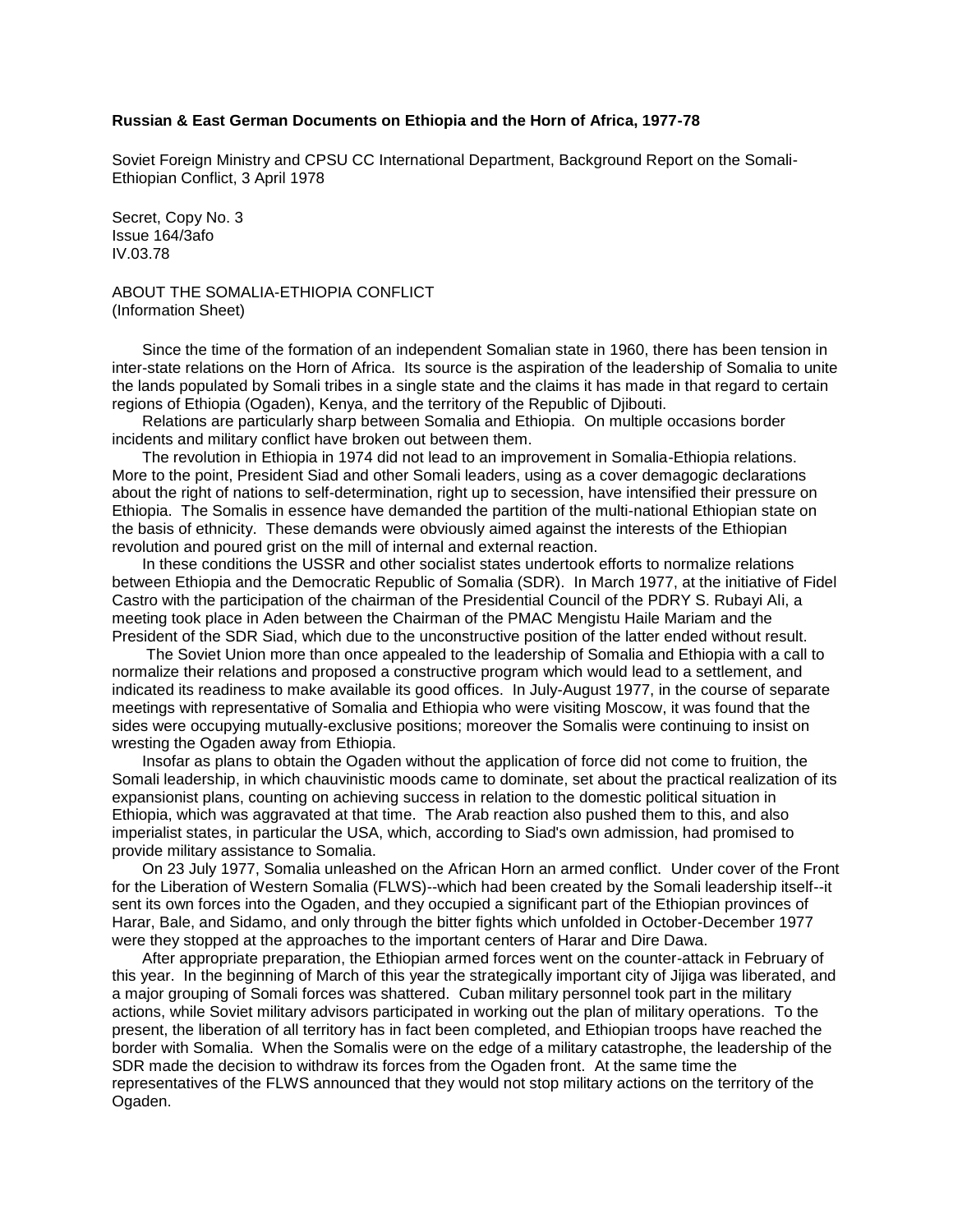Confronted with the decisive refusal of the Soviet Union and the other countries of the socialist commonwealth to support the territorial claims on Ethiopia, the Somali leadership on 13 November 1977 unilaterally announced the annulment of the 1974 Soviet-Somali Treaty of Friendship and Cooperation and demanded the recall from Somalia of all Soviet military and civilian advisors. In Somalia an anti-Soviet campaign was unfolded. Diplomatic relations with Cuba were cut off.

 At the same time the Somali leadership began actively to search for support from Muslim states, winning from them assistance which included arms deliveries and the sending of forces for participation in combat actions against Ethiopia under the banner of "Islamic Solidarity." The visit of the President of Somalia, Said Barre, to Iran, Pakistan, Egypt, Sudan, Oman, and also Iraq and Syria, at the end of December 1977-beginning of January 1978, served just such goals.

 As the conflict went on, the Somali leaders many times called out to the USA and other Western powers with persistent appeals to provide assistance to Somalia and to interfere in events on the African Horn aimed at a "peace" settlement to the conflict and the "defense" of Somalia from aggression which allegedly was being prepared against it from the direction of Ethiopia.

 Following the collapse of its adventure in Ogaden, Somalia has not retracted its territorial claims against Ethiopia, and putting forth various conditions it continues to seek these same goals by other means. The Somali leadership called on the great powers with an appeal to secure recognition and the realization of self-determination for the population of the Ogaden. In this regard it called on the great powers to undertake urgent measure to settle the conflict through negotiations, and by securing the withdrawal of "all foreign forces" from the African Horn, having in mind the Cuban military personnel and Soviet military advisors which had been invited by the Ethiopian government as a means to strengthen the defense capability of the country. Somalia also spoke out for sending "neutral forces" to the Ogaden.

 The Ethiopian leadership evaluated the actions of Somalia as an act of armed aggression and in relation to this on 8 September 1977 broke off diplomatic relations with the SDR.

 During the armed conflict, the PMAC expressed readiness to settle the conflict peacefully within the framework of the OAU, putting forth as an absolute condition the beginning of negotiations with the Somalis on the withdrawal of their forces from Ethiopian territory. Simultaneously the Ethiopian leaders declared many times in public speeches that Ethiopia did not intend, after the liberation of the Ogaden territory, to carry military actions beyond the limits of their own borders.

 After the destruction of the Somali troops, the Ethiopia MFA asserted in its declaration on 12 March of this year the aspiration of the Ethiopian government to establish peace and stability on the African Horn in accord with the Charters and decisions of the U.N. and the OAU, on the basis of observation of the principles of non-use of force as a means of solving international arguments, and non-interference in the domestic affairs of other states. In the declaration it was further pointed out that the establishment of peace on the African Horn is possible only in the event of Somali retraction of its claims for part of the territory of Ethiopia and Kenya, and also Djibouti, [and] observation by it of international agreements. In it are rejected the attempts of the USA government and its allies to tie the withdrawal of Somali forces to a resolution of issues which fall under the sovereignty of Ethiopia (the presence on its territory of foreign military personnel invited there by the Ethiopian government, the proposal to send foreign observors to the Ogaden).

 Regarding Somalia's demand that the population of the Ogaden be presented with the right of selfdetermination, the Ethiopian leadership declares that a resolution of that issue is a domestic affair of Ethiopia and that therefore it cannot be a condition for a settlement of the Somalia-Ethiopia conflict. The Ethiopian side also raises the issue of compensation from Somalia for the losses caused by the military actions in the Ogaden.

 Somalia's position in the conflict with Ethiopia does not meet, as a rule, with support from the members of the OAU, who support the preservation of existing state borders in Africa.

 The special committee of the OAU for settlement of Somalia-Ethiopia relations (under the chairmanship of Nigeria), which met in session in Libreville [Gabon] in August 1977, refused to accept the Front for the Liberation of Western Somalia as a national-liberation movernment, [and] called on the governments of both countries to stop hostile actions and to settle their disagreements by peaceful means, on the basis of the principle of the inviolability of the borders of African countries. In a resolution accepted by the the committee there was contained a call on everyone, particulary non-African countries, to refrain from interference in the conflict.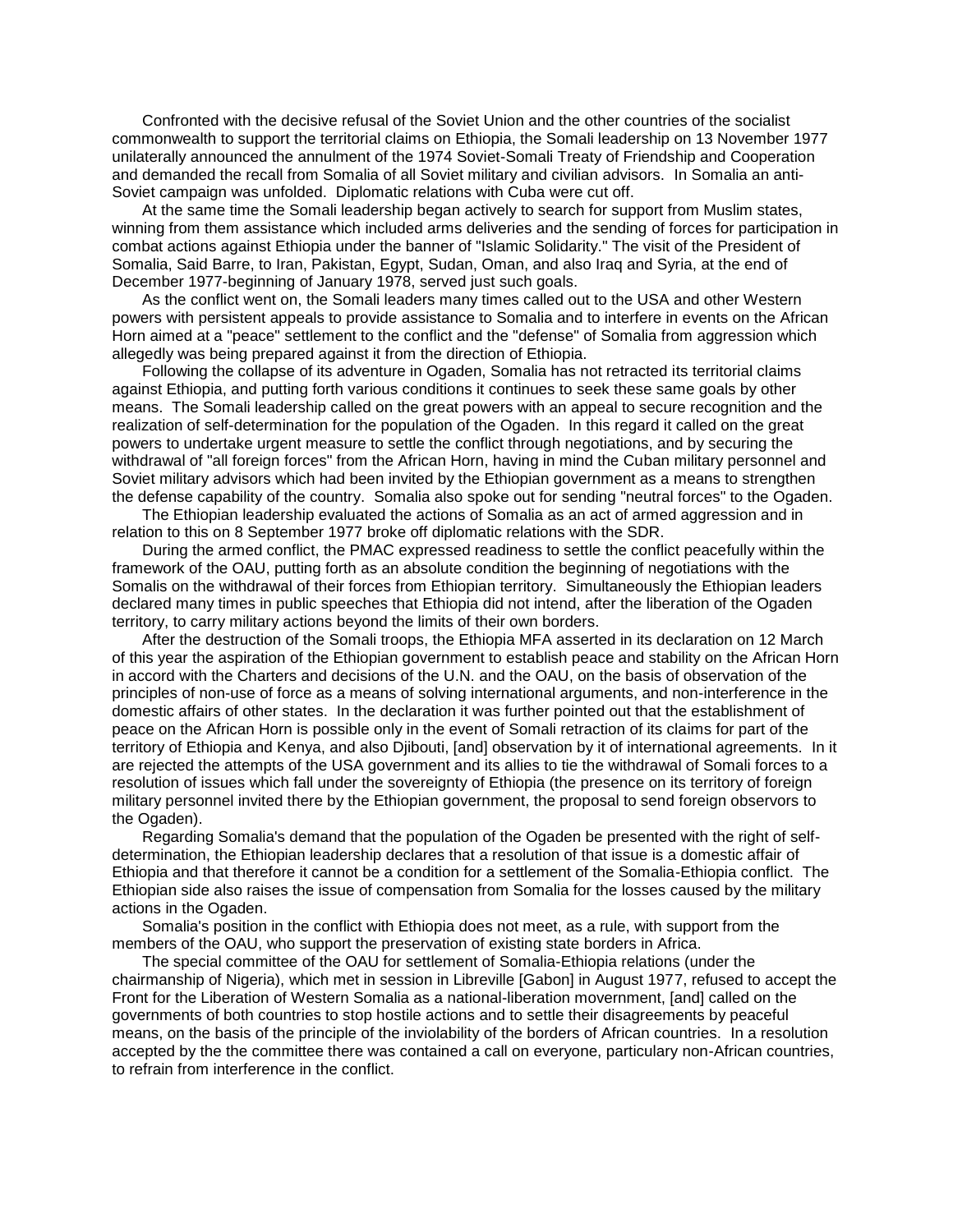Efforts which have until now been undertaken by several African countries and the OAU to mediate an end to the conflict have not led to any positive results in view of the contradictory positions taken by the sides.

 Over the course of the conflict, the reactionary Muslim regimes have taken a position in support of Somalia. However, according to information which we have, at the time of the conduct of military actions in the Ogaden, President Siad was not successful in getting their agreement to send their forces to that region, although Saudi Arabia, Iran, Pakistan, and Egypt did covertly send arms to Somalia.

 On the other hand, such Arab countries as the PDRY, Algeria, and, to an extent, Libya, provided support to Ethiopia. In this regard the PDRY sent weapons and military personnel to Ethiopia.

 Over the course of the conflict, Sudan's position underwent change. For a variety of reasons it refused to take an extreme anti-Ethiopian course.

 Leading Western countries, while verbally supporting a political settlement to the Somalia-Ethiopia conflict and stressing their own neutrality, in fact have tried to use the conflict to undermine the revolutionary regime in Ethiopia and to rout the progressive forces in Somalia, and also to weaken the presence of the USSR in that region of the world. In fact, the Westerners have conducted a policy of veiled assistance to Somalia. Nonetheless, for a variety of reasons they have not set out to provide Somalia with direct military assistance. Primarily they did not want to decisively push Ethiopia away from them, counting on reestablishing their positions here in the future. They also could not but take into account that the actions of Somalia had not met with support from African states, but [in fact] Kenya, which has tight contacts with the West, sharply condemned them.

 At the present time, from the side of the Westerners, particularly the USA, efforts are being undertaken to take into their own hands the initiative for a settlement of the conflict in the interests of strengthening their own positions on the African Horn. Under conditions of the occupation of the Ogaden by Somali forces they put forth proposals for a quick beginning to negotiations, so that the Somali side could speak at them from a position of strength. Another of their ideas which they put forth was to pass consideration of the issue of the conflict to the UN Security Council, where the Westerners counted on putting pressure on Ethiopia.

 The decision of the SDR to withdraw Somali forces from the Ogaden was quickly used by the USA leadership for a declaration about the need for the quick withdrawal from Ethiopia of Soviet and Cuban military personnel. The Western powers also spoke in favor of the idea of sending to the Ogaden foreign "neutral observers" to supervise the withdrawal of troops from that regions and to ensure the security of its population.

 The Chinese leadership has expressed itself from an anti-Soviet position in relation to the conflict, trying to heap all the responsibility for the ongoing events on the Soviet Union. While not openly expressing its attitude to the conflict, at the same time it has essentially supported the position of Somalia. There is information that the PRC has delivered small arms to Somalia.

 The countries of the socialist commonwealth have in relation to the conflict taken a position of censuring the aggressive actions of Somalia and providing Ethiopia with internationalist assistance and support.

 Cuba acted particularly actively in this direction, sending, in response to a request from the government of Ethiopia and as officially announced by F. Castro on 16 March of this year, its own tank operators, artillery specialists, pilots, and also sub-units of mechanized infantry, to provide assistance to the armed forces of that country while the Ogaden was under conditions of occupation by Somali forces. During the Ethiopian counter-attack, Cuban solders were used in the main lines of attack. The Soviet Union and Cuba are in constant contact aimed at coordination of their actions in support of the Ethiopian revolution.

 The attitude of the Soviet Union toward the Somali-Ethiopia conflict is determined by the fact that that conflict contradicts the interests of progressive forces in that region, and creates a danger of turning the African Horn into a hotbed of serious international tension.

 After the outbreak of armed conflict on the African Horn, the Soviet Union came out in favor of its quick cessation, for the peaceful settlement of relations between Somalia and Ethiopia by means of negotiations on the basis of mutual respect by the sides of sovereignty, territorial integrity, inviolability of borders and non-interference in each other's domestic affairs, noting that an absolute condition of such a settlement must be a cessation of military actions and a quick and unconditional withdrawal of Somali forces from the territory of Ethiopia, and that otherwise a situation analagous to the one in the Middle East might arise on the African Horn.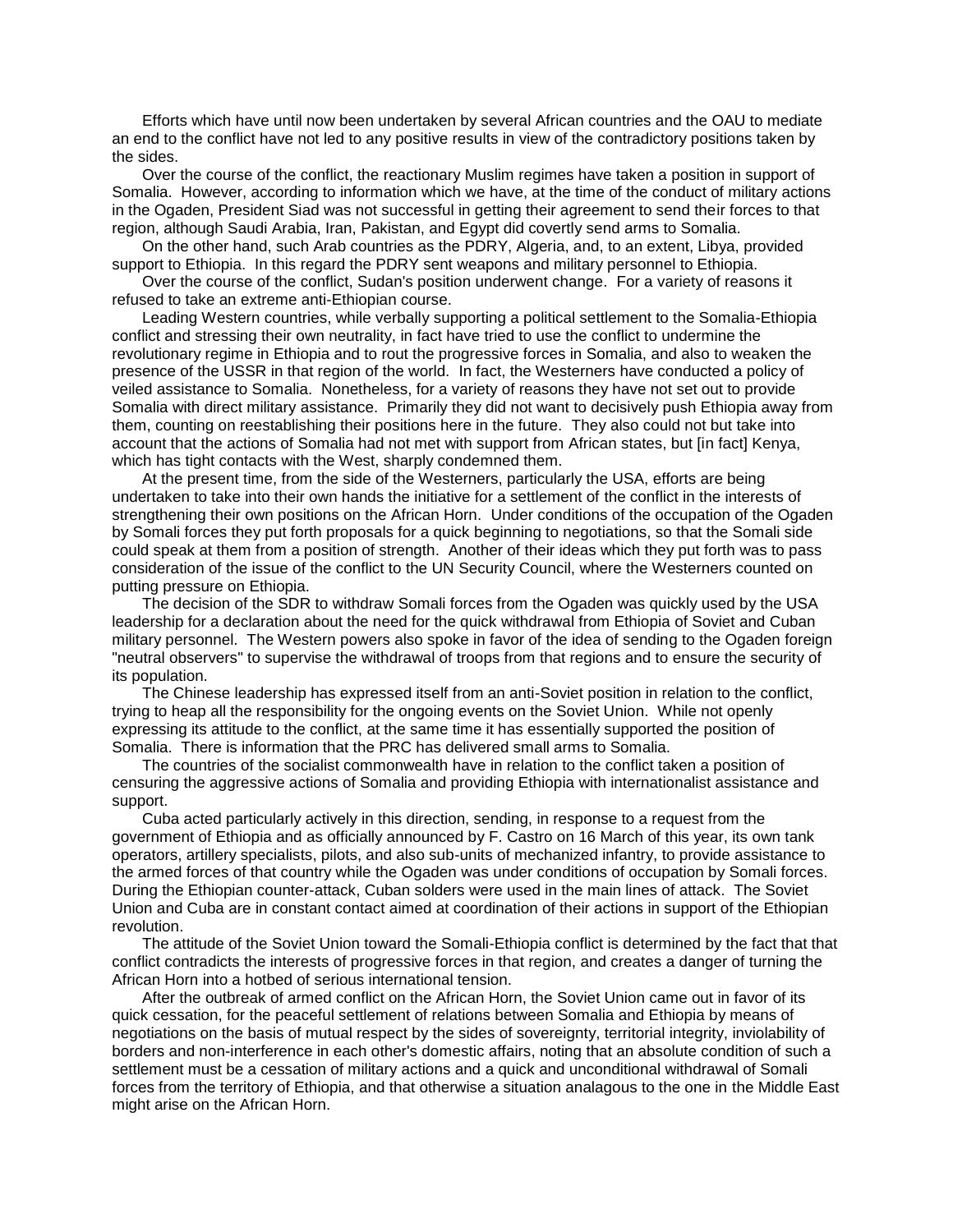Our principled line in relation to the situation on the Horn of Africa was precisely expressed in the speeches of comrades L.I. Brezhnev of 28 September 1977 on the occasion of the visit to the USSR of the President of the People's Republic of Angola A. Neto, and A.N. Kosygin of 12 January 1978 on the occasion of the visit to the USSR of the President of the APDR [Algerian People's Democratic Republic] H. Boumedienne, and also in the TASS Declaration of 18 January 1978.

 The Soviet Union spoke out against efforts of the Western states to submit the issue of the situation on the African Horn for consideration by the UN Security Council, which they could use in particular to unleash a hostile campaign against the USSR and Cuba. At the same time the Soviet Union believes that the Organization of African Unity should continue its efforts to provide assistance on a settlement of the Somali-Ethiopia conflict, insofar as it has not exhaused its possibilities in this area.

 The position of the Soviet Union towards the Somali-Ethiopia conflict has many times been brought to the attention of the leadership of progressive African and Arab states, and also to a range of Western powers.

 The Soviet Union consistently follows a firm line in providing the utmost assistance and support to the revolutionary Ethiopian regime. During the conflict, supplementary, urgent measures were undertaken to strengthen the defense capability of Ethiopia, which had become a victim of aggression. We brought deliveries of combat materiel, weapons, and ammunition to Somalia to a halt. After the Somali side undertook unfriendly actions in November 1977, the Soviet Union stopped economic and trade cooperation and ended military cooperation with Somalia.

 In the beginning of March of this year President Said appealed to the Soviet Union with a request to provide mediatory services to settle the Somali-Ethiopia conflict and expressed readiness to establish friendly relations between Somalia and the USSR.

 From our side agreement was given to implement mediatory efforts if the leadership of Ethiopia would view that favorably and in the event that Somalia took a realistic position on a settlement of the conflict. In this regard Siad's attention was drawn to the fact that the various preconditions put forth by the Somali side (giving self-determination to the population of Ogaden) only delay the possibility of holding negotiations to bring an end to the conflict, insofar as they cannot be acceptable to any sovereign state and complicate the realization by us of mediatory efforts.

 As far as the establishment of friendly relations with Somalia is concerned, from our side there was expressed readiness for that in principle and under the clear understanding of the fact that Somalia will take specific steps to establish a genuine peace on the African Horn.

 In response to our information about Siad's proposal, the Ethiopian government, having expressed doubt about the sincerity of the intentions of the Somali leadership, at the same time expressed readiness to begin negotiations with Somalia in Moscow with the participation of the Soviet Union, on the condition that the Somali representatives are prepared to declare in due course the rejection of their anti-Ethiopian, anti-Soviet, and anti-Cuban positions; to declare respect for the territorial integrity of Ethiopia and to give agreement to the demarcation of the Ethiopia-Somalia border on the basis of existing international agreements; to stop their support of underground movements directed against the territorial integrity and unity of Ethiopia; and lastly, in some way or another to inform public opinion of their own country and world public opinion about Somalia's new position.

So far the Somali leadership rejects these proposals and continues to insist on its own conditions.

 The outcome of the war in the Ogaden essentially was reflected in the domestic political situation of its participants. The situation in Somalia was sharply exacerbated. On the grounds of a worsening of the economic situation and a decline in the standard of living, dissatisfaction with the current leadership grew among various strata of the population, including the army. This dissatisfaction, which has assumed open forms, is being suppressed by Said with the help of executions and repressions. In Ethiopia the military victory facilitated, on the one hand, the consolidation of the patriotic, progressive forces, and the strengthening of the position of Mengistu and his supporters, and, on the other hand, enlivened nationalistic elements, including in the leadership of the country, which are putting forth the idea that the Somali threat should be "done away with" once and for all.

 Overall, the situation on the African Horn remains complex and tense. The cessation of military actions on the ground has not yet been ratified in any way, and the continuing Somali claims to the Ogaden, and [to] part of the territory of Kenya and the Republic of Djibouti, create a situation fraught with the outbreak of a new armed confrontation. Such a situation creates an opportunity for maneuvers of imperialist and reactionary Arab circles in this region of Africa, and therefore the establishment there of